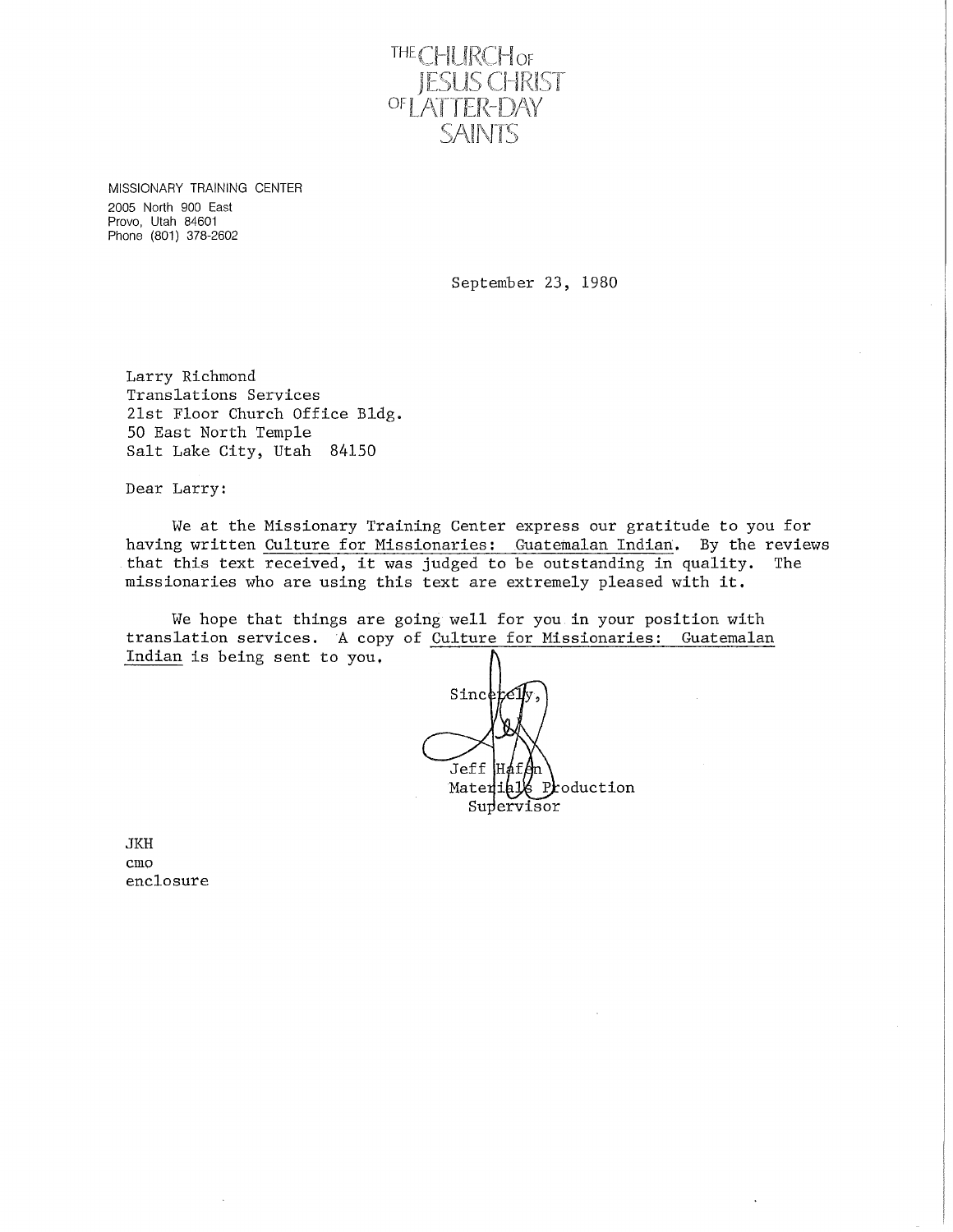La Missin Guotemala Ciudad de Guatemala<br>Willa de Guatemala sidente de la Misión

LAIGLESIADE IFSHCRIST() DE LOS SANTOS DELOS LILTIMOS DIAS

Apartado 2369 3a. Avenida 11-57, Zona 9<br>Gualemala, Gualemala, C. A. Cable: Quickmere-Telefono 31-04-78

## July 24, 1979

Elder Max L. Pinegar Missionary Training Center 2005 N. 900 E. Provo, Utah 84601

Dear Elder Pinegar,

I have just received the booklet "Culture for Missionaries: Guatemalan Indians" and find it very interesting and generally helpful. The general instructions and information concerning missionaries in foreign countries and the history of Guatemala are very useful. Also the information of how to approach people and how one should respect their way of life and beliefs is very helpful.

Most of the booklet treating of the indians in the mountains does not pertain to this mission. Our investigators are Latins or Indians who have been living in the cities, know spanish and have accepted the customs generally of the Latins. We also have the costal farming areas which have laborers of indian decent but who have mostly become apart of the culture of the finca owners.

We thank you for the great work of orienting the new elders. We only wish our latin missionaries had equal opportunity as in many instances they need it even more.

Sincerely your brother,

Willard I. Skousen, President Guatemala, Guatemala City Mission

במשלוש במחבר המודיע המודיעה והמחבר המודיעה.<br>בבין המבינה בכל מידי מבצעה מידיעה היה מידיעה וה

WIS/dd

**STVED HIC-**

9 12: 14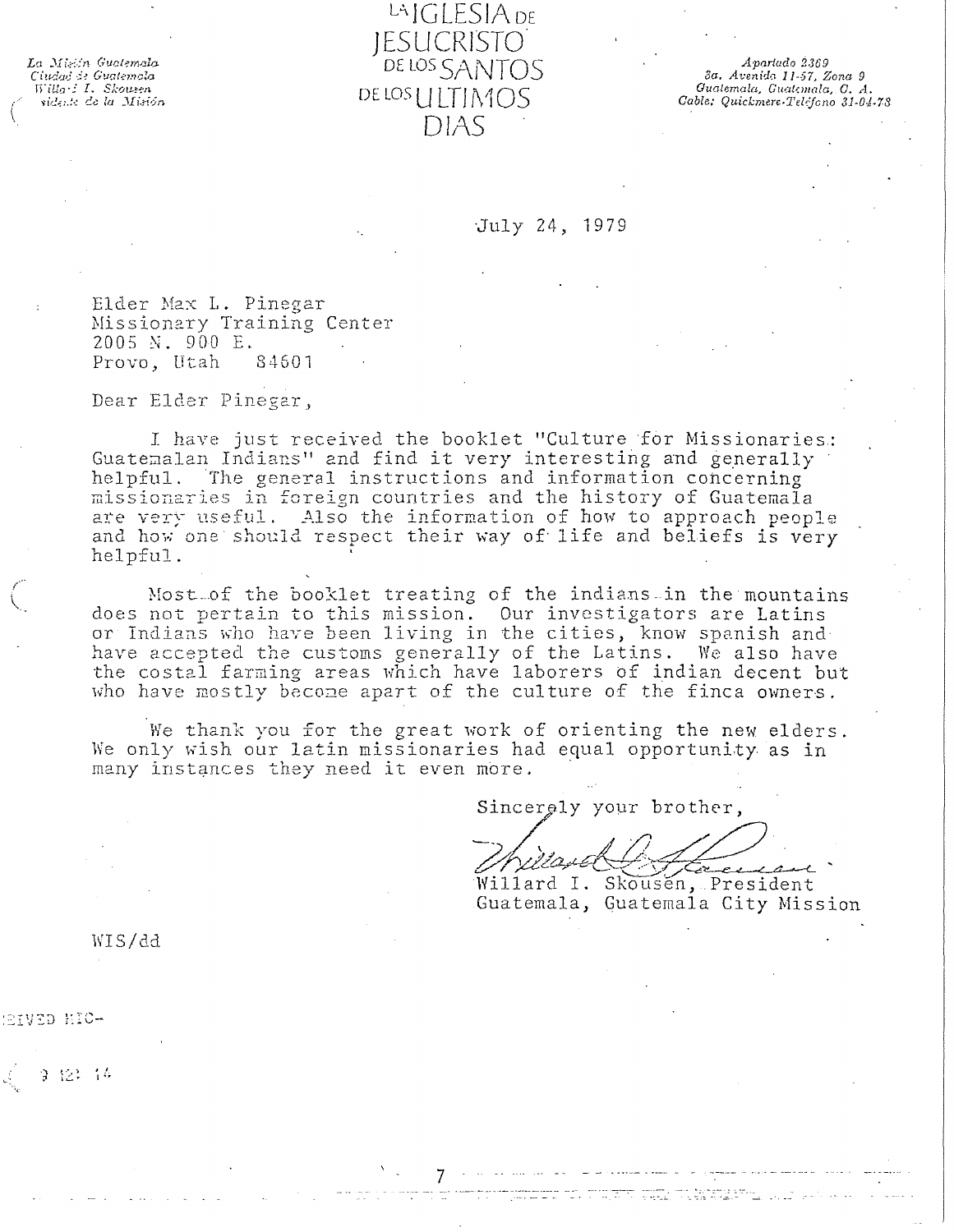June 13, 1979

To whom it may concern:

 $\big($  $\mathcal{L}$ 

After having reviewed the Culture for Missionaries: Guatemala *Irdiar.* culture text, I find it to be an excellent teaching aid for preparing missionaries going to Guatemala.

6

Respectfully,  $P_{\perp}$  rad  $l_{\perp}$ 

Robert B. Arnold